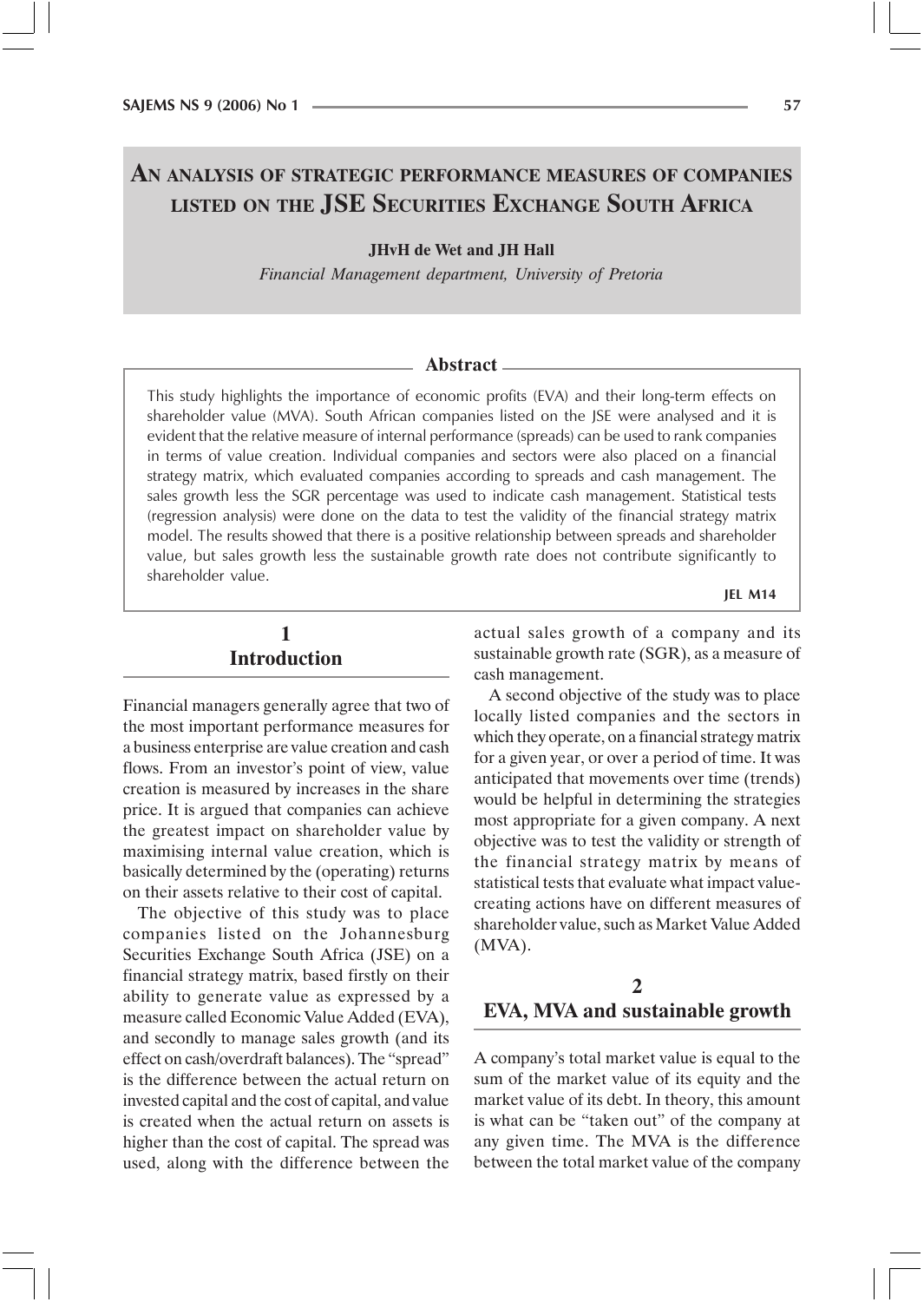and the economic capital (Firer, 1995: 57, Reilly & Brown, 2003: 591). The economic capital, also called Invested Capital (IC), is the amount that is "put into" the company and is basically the fixed assets plus the net working capital.

#### $MVA = Market value of company - IC$

From an investor's point of view, MVA is the best external measure of a company's performance. Stewart (1991: 153) states that MVA is a cumulative measure of corporate performance and that it represents the stock market's assessment from a particular time onwards of the NPV of all a company's past and projected capital projects. The MVA is calculated at a given moment, but in order to assess performance over time, the difference or change in MVA from one date to the next can be determined to see whether value has been created or destroved.

The concept of EVA is a measure of economic profit and was popularised and originally trademarked by Stern Stewart Consulting Company in the 1980s. EVA is the internal measure of performance that determines MVA. Stewart (1991: 153) defines EVA as follows: "A company's EVA is the fuel that fires up its MVA." EVA takes into account the full cost of capital, including the cost of equity.

The calculation of EVA is very similar to that of the well-known "residual income" measure used as a benchmark of divisional performance for some time. Horngren, Datar and Foster (2003: 790) and Garrison, Noreen and Seal (2003: 616) compare EVA to residual income and other performance measures and describe the growing popularity of EVA.

EVA is calculated as follows:

**EVA**  $= (ROIC-WACC) \times IC$ where

**ROIC**  $=$  Return on invested capital;

- WACC = Weighted Average Cost of Capital; and
- $IC$ = Invested Capital (at the beginning of the year).

The ROIC less the WACC is also called the "return spread". If the return spread is positive, it means the company is generating surplus returns above its cost of capital and this translates into a higher EVA, and ultimately also a higher MVA. Lehn and Makhija (1996: 34) describe EVA as follows: "EVA and related measures attempt to improve on traditional accounting measures of performance by measuring the economic profits an enterprise – after-tax operating profits less the cost of the capital employed to produce those profits."

Apart from a company's ability to generate value, the other vital aspect that greatly contributes to its financial success or failure is cash flow management. Hawawini and Viallet (1999: 506) measure the cash management ability of a company by using a differential in percentages that is determined by subtracting the sustainable growth rate (SGR) from the actual growth rate in sales. Growing sales at a rate faster than the SGR (i.e. a positive differential) could cause cash shortfalls and sales growth at a lower rate than the SGR (i.e. a negative differential) could lead to cash surpluses.

Hawawini and Viallet (1999: 506) define the sustainable growth rate of a company as follows: "The self-sustainable growth rate is the maximum rate of growth in sales a business can achieve without changing its financing policy (same debt-to-equity ratio, same dividend payout ratio, and no new issue of equity or share repurchase) or modifying its operating policy (same operating profit margin and same capital turnover)."

In Section 4 it is illustrated how the spread (as internal, relative measure of value creation) and the differential between the sales growth percentage and the SGR (as measure of cash management) of a company are placed on a financial strategy matrix.

## 3 **Previous research**

Several researchers have published results indicating the relationship between MVA and different internal financial performance measures, including EVA. Stewart (1991: 215) used a sample of 613 companies selected from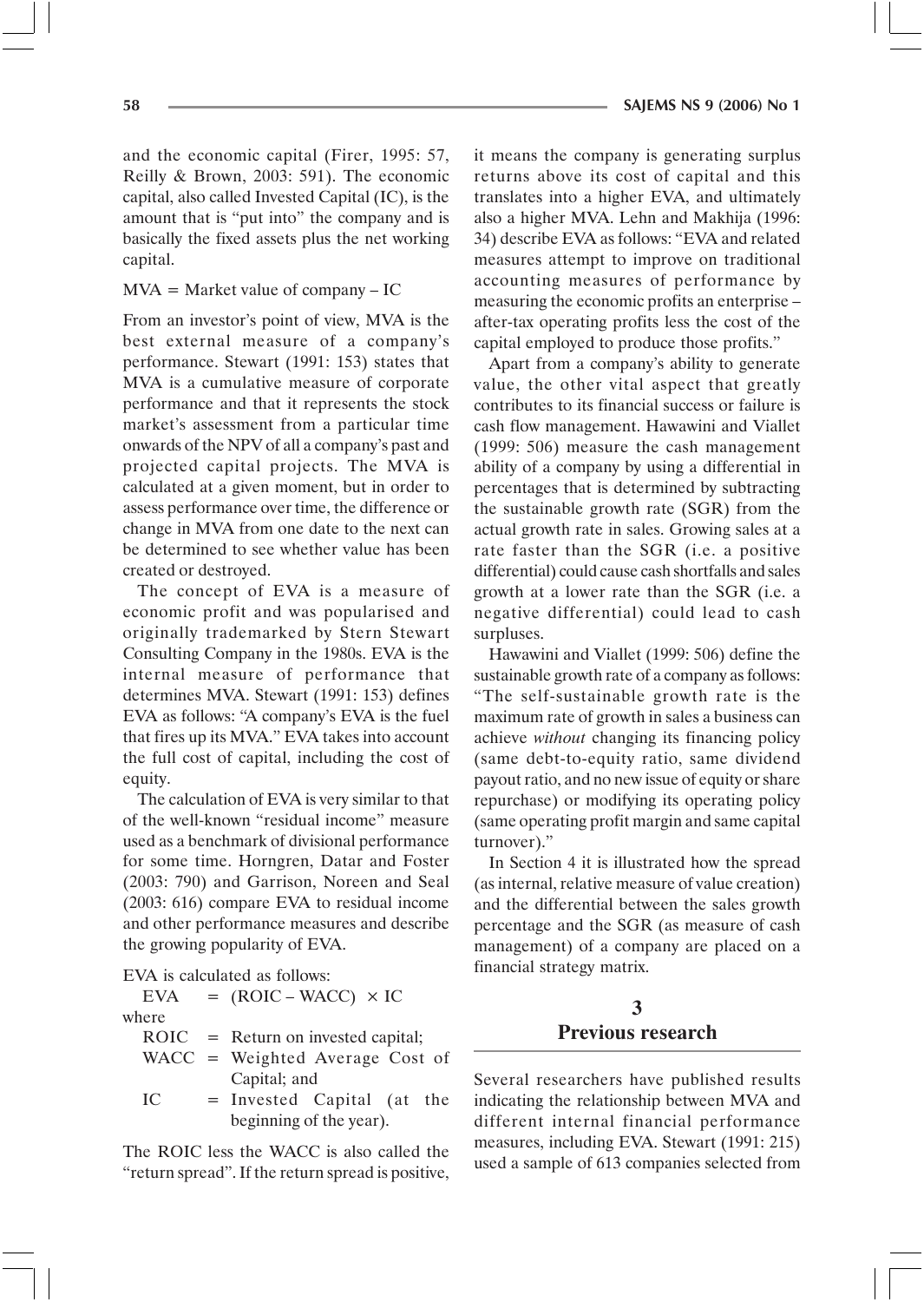the Stern Stewart 1000 companies. They found that the coefficient of determination  $(r^2)$  for the relationship between average values of MVA and EVA was a very high 97 per cent.

Stern (1993: 36) also performed tests based on average values for MVA, EVA and other accounting performance measures and reported the following results of  $r^2$  relative to MVA: EVA 50 per cent; return on equity (ROE) 25 per cent; cash flow growth 22 per cent; earnings per share (EPS) growth 18 per cent; asset growth 18 per cent; dividend growth 16 per cent and turnover growth 9 per cent.

O'Byrne (1996: 119) used nine years of data (for the period 1985 to 1993) for companies in the 1993 Stern Stewart Performance 1000 to test the exploratory power of capitalised EVA (which is EVA divided by the cost of capital), net operating profit after tax (NOPAT), and free cash flows (FCFs) relative to market value divided by IC. Initial findings showed that FCF explained 0 per cent of the change in the market value divided by the capital ratio, while the  $r^2$ was 33 per cent for NOPAT and 31 per cent for EVA. It seems therefore as if NOPAT and EVA had almost the same explanatory power.

Milunovich and Tsuei (1996: 111) investigated the correlation between frequently used financial measures (including EVA) and the MVA of companies in the USA computer technology industry (so-called "servervendors") for the period 1990 to 1995. The  $r^2$ of the various performance measures tested relative to MVA were as follows: EVA 42 per cent; EPS growth 34 per cent; ROE 29 per cent; free cash growth 25 per cent, free cash flow 18 per cent. Clearly EVA demonstrated the best correlation in this study and it would be fair to infer that a company that can consistently improve its EVA should be able to boost its MVA and therefore shareholder value.

Hall (1998: 198) investigated the relationship between MVA and EVA, as well as other financial ratios such as ROA, ROE and EPS for companies in South Africa. The study was performed on the top 200 companies listed on the JSE in the period 1987 to 1996. The sample included only industrial sector companies (financial, investment and mining sector companies were excluded). Hall's (1998: 198) study found relatively low correlation coefficients on the whole. The highest correlation was that between MVA and discounted EVA, with inflation adjustments to the data.

De Wet (2004: 250) used a sample of listed South African companies for the period 1993 to 2002 and tested the relationship between the median values of MVA and EVA, as well as the main drivers of EVA. The  $r^2$  of the different independent variables tested relative to MVA were as follows: EVA 59 per cent; EBIT/Sales 10 per cent; Sales/IC 9 per cent; Tax rate 22 per cent; WACC 14 per cent; Sales growth 3 per cent and IC 35 per cent.

In spite of the initial strong support of EVA having the strongest impact on MVA, some studies like that of Kramer and Pushner (1997: 41) and Biddle, Bowen and Wallace (1999: 69) have shown that EVA in fact does not have the best explanatory power regarding MVA. The current overall picture, taking into account all the findings to date, is that the debate on the superiority of EVA is inconclusive and will no doubt continue in the foreseeable future.

# The financial strategy matrix

In this section, the concepts of value creation and growth management are combined in a "financial strategy matrix" which links an organisation's ability to create value with its management of growth and cash. Hawawini and Viallet (1999: 507) introduced the financial strategy matrix concept. It represents a diagnostic tool that can be used to evaluate and navigate through the financial progress of a company.

The financial strategy matrix maps the current situation of a company or industry in terms of value creation and growth management by ranking and placing it in a certain quadrant on the matrix. Once this has been done, the matrix can be used to determine appropriate strategies to improve the situation of the company and to move it to a preferred quadrant and, ultimately, to the quadrant it would most like to occupy.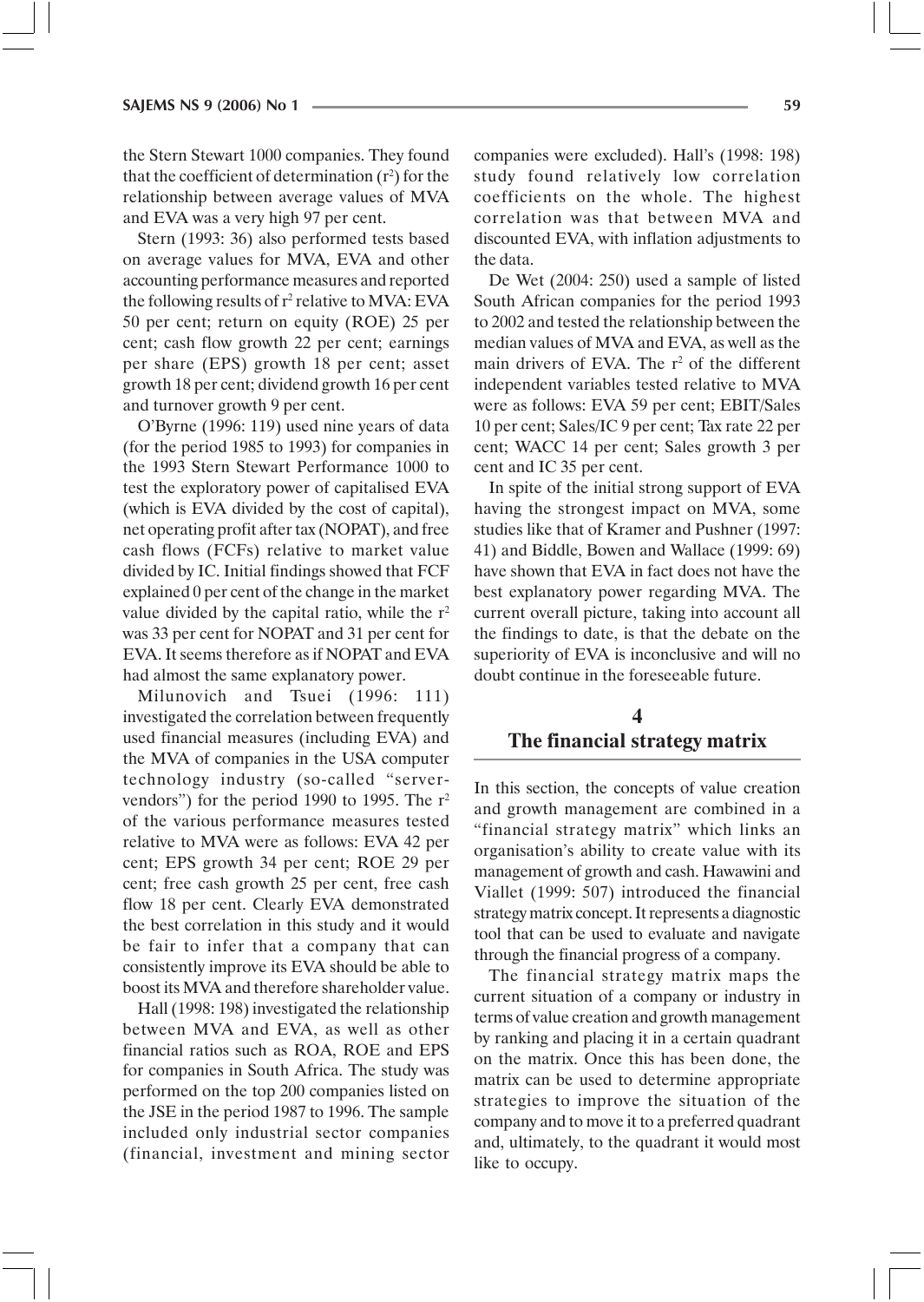The return spread, a percentage differential, is the difference between the return on invested capital (ROIC) and the weighted average cost of capital (WACC) and is used as the measure of value creation. A positive return spread indicates value creation, while a negative return spread indicates value destruction. The sustainable growth rate (SGR) of a company is defined as the maximum theoretical rate at which a company can grow on a sustainable basis without having to raise additional longterm finance, like borrowings or share capital.

Growth and cash management are measured by taking the difference between the SGR and the actual growth rate in sales. If this difference is positive ( $SGR > actual$  growth rate in sales), it indicates that there is a cumulative cash surplus. A negative difference ( $SGR <$  actual growth rate in sales) means that the company is accumulating cash deficits.

The financial strategy matrix indicates value creation (positive or negative) on the vertical

axis. The measure used is the return spread (the ROIC less the WACC). Value creation occurs when  $ROIC > WACC$  and is indicated on the top (positive) part of the y-axis. Value destruction occurs when ROIC < WACC and is indicated on the bottom (negative) part of the y-axis.

The pace at which a company grows, which may result in cash surpluses or cash deficits, is indicated on the horizontal axis of the financial strategy matrix. If the company grows too rapidly, its actual growth rate in sales is more than the SGR and the company will run up cash deficits. This situation would be reflected by a position to the right on the horizontal axis. If, on the other hand, the company's sales and assets are growing at a slower pace than the SGR, there is a build-up of cash surpluses and this situation is indicated by a position to the left on the horizontal axis. The financial strategy matrix is set out in Figure 1 below.



Source: Adapted from Hawawini and Viallet (1999: 507)

Quadrant A represents the best possible position to be in. Companies in this quadrant are adding value, as is reflected by their positive EVA, and they are not growing too quickly. They do not run up cash deficits. It is fairly obvious that these companies should strive to increase their EVA even more and should also try to make use of the cash surpluses building up each year.

Quadrant B companies do create value (as indicated by a positive EVA), but are growing too fast, thus running up cash deficits. There are two options for a company in this situation.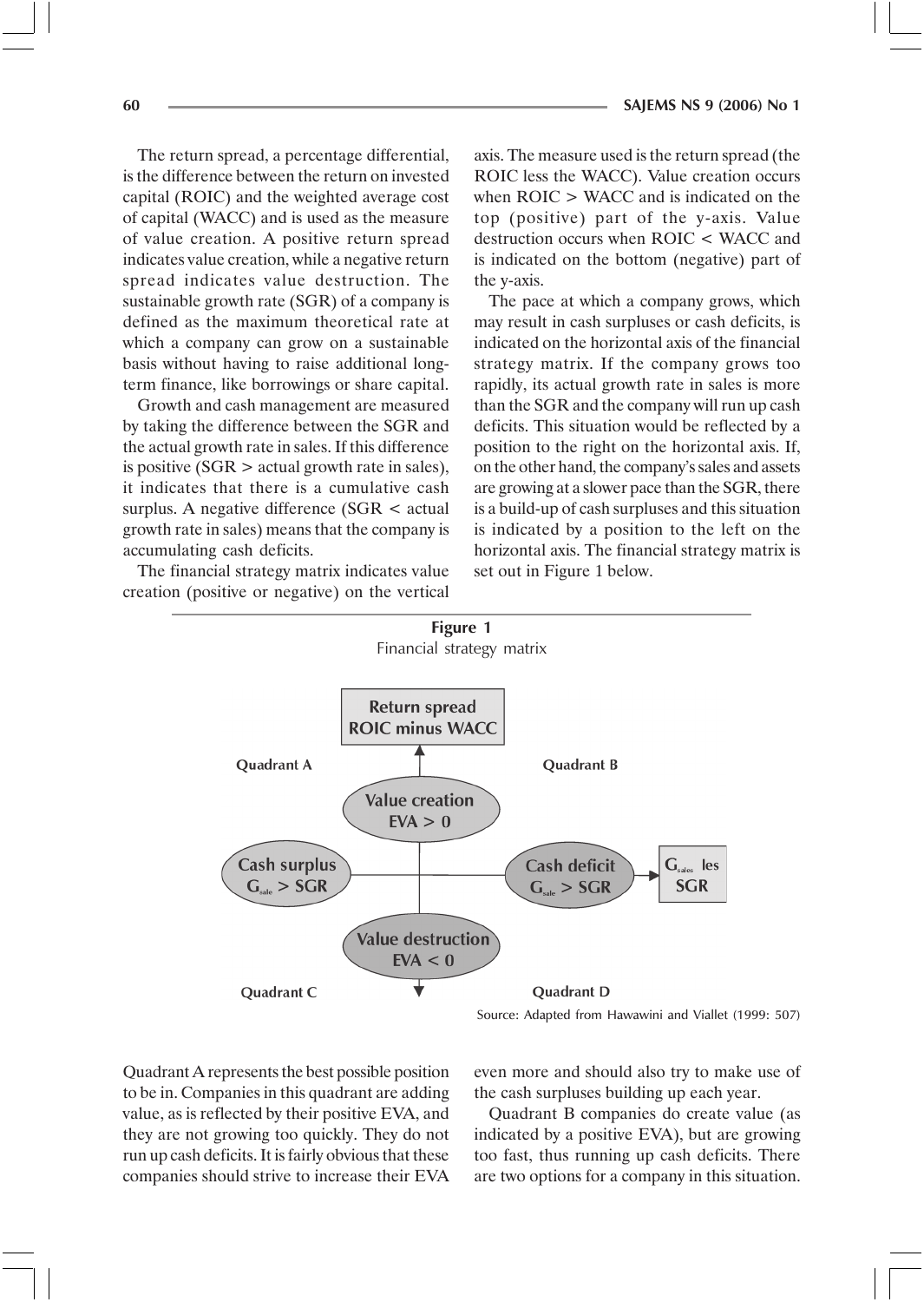The first is to reduce or eliminate dividend payments, if the company is paying a dividend. The second option is to inject new capital into the business by borrowing, or by issuing shares.

Companies in quadrant C are destroying value, but are also generating cash surpluses. Hawawini and Viallet (1999: 508) suggest that these companies should alter their financial policies quickly, before the cash surplus runs out. They advise that part of the excess cash be returned to shareholders and that the rest of the cash be used to restructure the company in such a way that the returns on IC are increased to a level above the cost of capital.

A quadrant D company destroys value and runs up cash deficits. This is the worst situation to be in and it requires immediate attention and fast action by management. Drastic restructuring is probably required. Some of the assets of the business must be sold in order to raise cash immediately. Furthermore, the other operations have to be scaled down to change them into value-creating activities.

Monitoring the current situation and progress of a company by mapping its position on a financial strategy matrix helps managers ensure that they allocate scarce funds wisely. Furthermore, it ensures that growth and cash generation are managed well and that the strategic options open to the company in the quest to maximise value for the shareholders are constantly evaluated and considered.

## 5 **Research method**

The preceding sections have provided the theoretical foundation and background to which the empirical study can now be added. This section describes how the data for the empirical study were selected and how the most important variables were calculated and analysed.

The source of the information used in the study was the McGregor's BFA at the University of Pretoria. As a first step, it was decided to use all the companies listed on the JSE in 2002, a total of 419.

Next, it was decided that for the purposes of this study, only industrial companies would provide the required information to determine the critical variables for the analysis. Companies in the mining and financial services sectors, for instance, were not included because their financial statements do not report all the information required for the calculation of these variables. There were 266 industrial companies listed.

The next criterion was the availability of data. Merged companies and those companies that had name changes were automatically excluded on the grounds that there had to be complete data for a specific company for the period 1993 to 2002. In order to have complete, calculated data for the ten-year period from 1993 to 2002, the raw data on each company had to be available for the full twelve-year period from 1991 to 2002 for each company. After eliminating companies with incomplete data, 110 remained.

The final requirement for inclusion in the database was that the data had to be reliable. This aspect was pertinent to this study because the beta factor used in the determination of the cost of equity and the WACC cannot be determined reliably for companies with thinly traded shares. For this reason, all companies with thinly traded shares were eliminated from the database. Companies for which the ordinary share trading volume was below 500 000 shares per year for any of the twelve years from 1991 to 2002, were excluded. The number of companies that remained in the final database was 89.

In order to place a company on the financial strategy matrix, the data for the following variables was required:

ROIC; WACC; Spread (ROIC – WACC); EVA; Sales growth; SGR; and Sales growth less the SGR.

The ROIC was calculated by dividing the net operating profit after tax (NOPAT) by the IC at the beginning of the year and expressing it as a percentage. The WACC was determined by using appropriate weights for each component of long-term capital. A risk-free rate, the market premium and a beta-factor were used in the capital asset pricing model (CAPM) to calculate the cost of equity. The government bond R150 was used as a proxy for the risk-free rate and an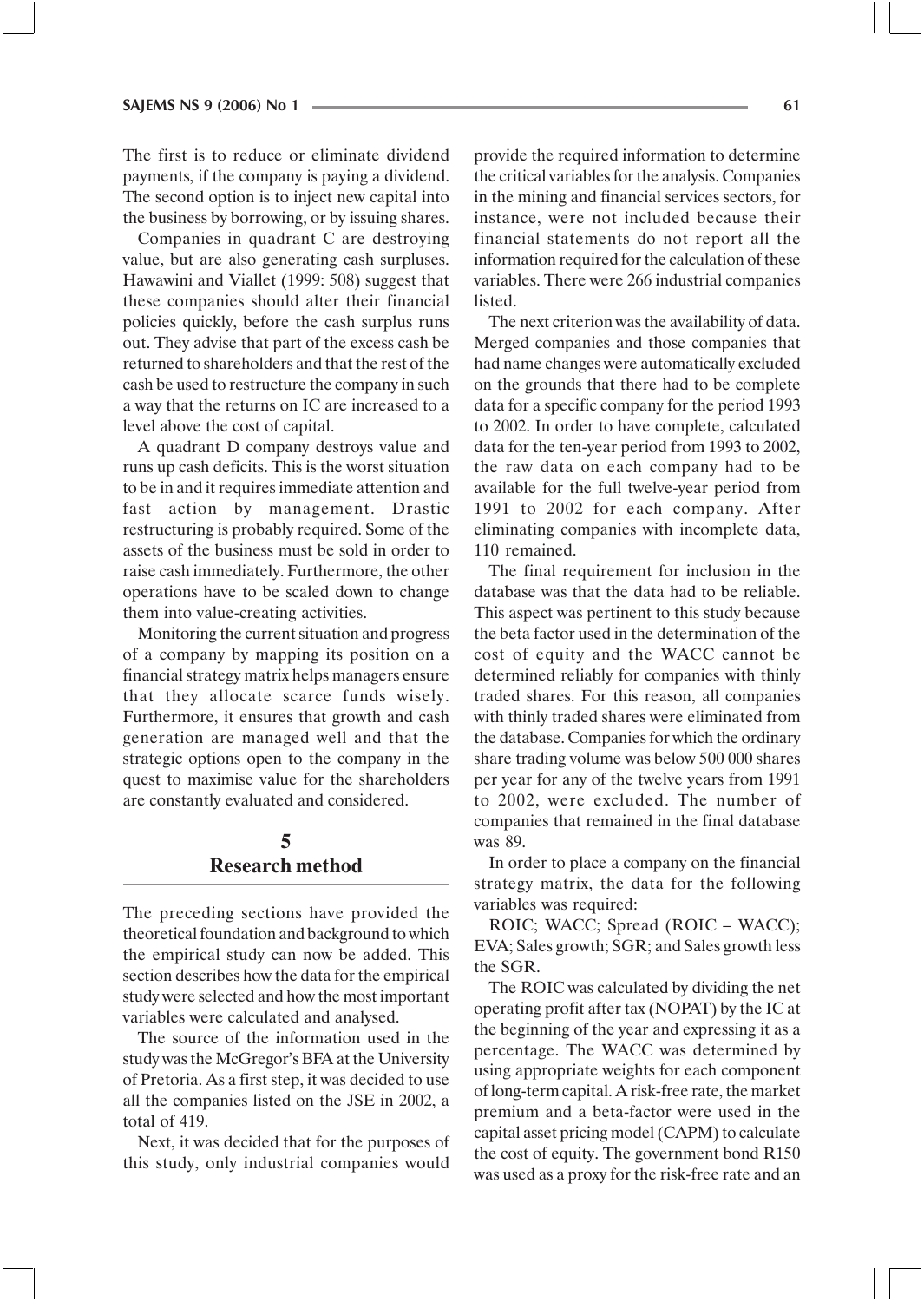estimated 6 per cent was used as the market premium, based on guidelines by Brigham and Daves (2004: 58) and Firer, Ross, Westerfield and Jordan (2004: 469). The beta-factor was automatically calculated by the BFA database system. For the other components of long-term capital, such as long-term loans, the appropriate after-tax cost (as adjusted annually per company) was used.

The spread, also called the "return spread", was determined by subtracting the WACC from the ROIC. The EVA was calculated by multiplying the spread with the IC. The EVA was determined for a given year and was expressed as an amount in rand.

Companies provide an estimate of year-onyear sales growth in their annual financial statements and this percentage was used in the analysis. The SGR for a given year (also expressed as a percentage) was determined by dividing the retained income from the previous year by the equity at the beginning of that (previous) year.

#### 6

# **Empirical analysis: placement of** companies and sectors in the financial strategy matrix

In this section of the study, companies and sectors were placed in the financial strategy matrix where the growth in sales less the SGR is represented on the x-axis and the spread (ROIC – WACC) on the y-axis. Different companies were selected and placed on the financial strategy matrix for each year from 1993 to 2002. For the purposes of illustration, the results of a very good performer (Pick 'n Pay), a poor performer (Conafex) and an average performer (Ellerine) are presented in Figure 2, Figure 3 and Figure 4 respectively.

The quadrants of the financial strategy matrix are indicated on each graph. Quadrant A indicates a positive spread and negative sales growth less the SGR percentage, while quadrant B shows a positive spread and a positive sales growth less the SGR percentage. Quadrant C indicated a negative spread and a negative sales growth less the SGR percentage, while quadrant D is used for a negative spread and a positive sales growth less the SGR percentage.

Figure 2 shows that Pick 'n Pay consistently had positive spreads for the whole period under review, viz. from 1993 to 2002. Its excellent performance is emphasised by the fact that its spread was more than 20 per cent each year for the last seven years from 1996 to 2002. As far as its sales growth is concerned, the graph shows that the sales growth less the SGR was negative for four years and positive for six years. It is also not possible to find a trend that indicates that the growth in sales is managed in such a way that it remains below the SGR percentage.

Looking at the results of Conafex, it is clear that there were negative spreads for each of the ten years from 1993 to 2002. It seems as if the trend in terms of spreads got worse over time. Not surprisingly, the results for five years fell in the D quadrant, where the only options left to the company are to restructure radically or to close down.

The results of the company Ellerine in Figure 4 indicate low to average spreads, but the spread was negative for only one year (1999). The differential between sales growth and the SGR remained negative for the whole ten-year period. Consequently, the results fall in the A quadrant for nine out of the ten years.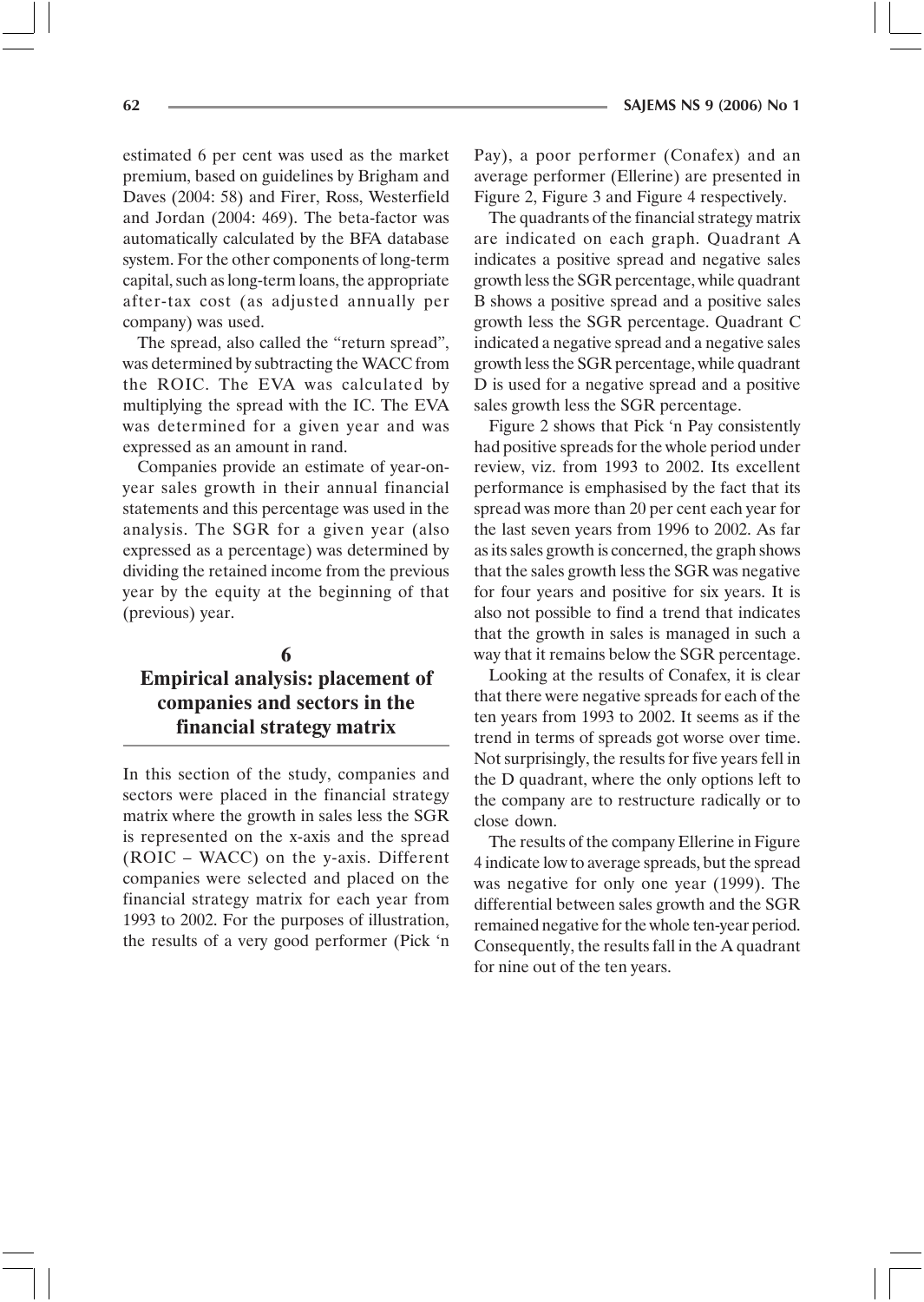

Figure 2 Pick 'n Pay – each year from 1993 to 2002

Figure 3 Conafex - each year from 1993 to 2002



63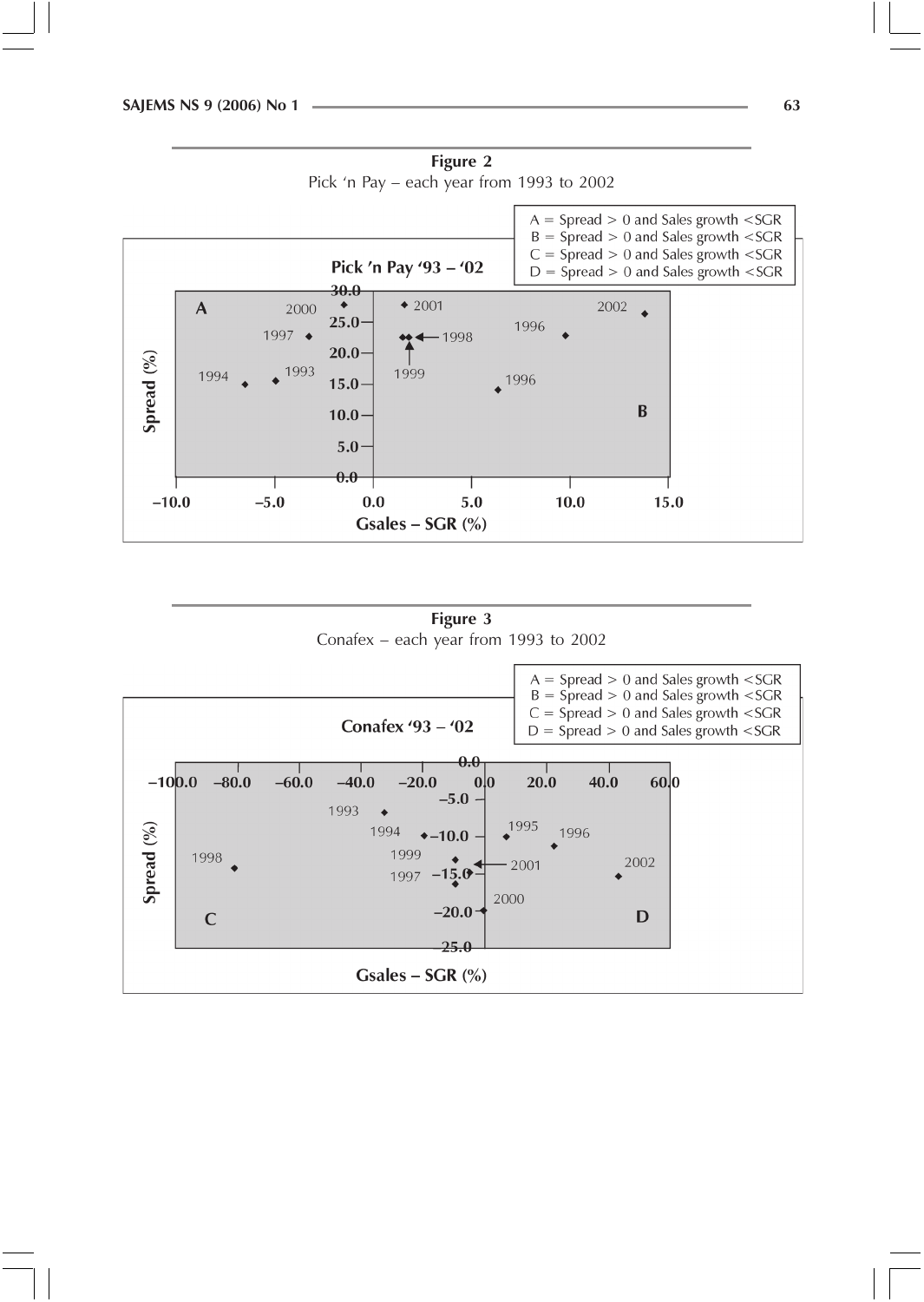

Figure 4 Ellerine – each year from 1993 to  $2002$ 

After analysing the results of individual companies, the study proceeds by placing the results of the different sub-sectors represented by the companies selected, as well as the results of all the companies, on the financial strategy matrix.

The medians for the ten-year period from 1993 to 2002 for each sub-sector are set out in Figure 5. The food and drug retailers sector (Sub-sector 21), with a median spread of 21.2 per cent (next best 8.3 per cent) stands out as the best-performing sector by far. Of the 23 subsectors, 14 had positive spreads, while 10 subsectors were classified in the B quadrant. Four sub-sectors were placed in the A quadrant and eight in the D quadrant.

As another way to compare the results from year to year, the median results of all companies for each year from 1993 to 2002 are shown in Figure 6. It shows that the median spread for all companies was positive each year from 1993 to 2002 (with a lowest spread of 0.4 per cent in 1996 and a highest spread of 6.5 per cent in 2002). In terms of spreads, there was a clear upward trend from 1999 (1.4 per cent) to 2002 (6.5 per cent). The median sales growth less the SGR percentage was negative for only three years (1993, 1997 and 1999). For the other years, the median sales growth less the SGR percentage was positive, indicating a possible build-up of cash shortages.

The placement of companies, sub-sectors and all company medians on the financial strategy matrix revealed that a company could very seldom be categorised in only one quadrant for each of the ten years from 1993 to 2002. This is mostly due to the varying nature of the sales growth less the SGR percentage, which could be positive in one year and negative in the next.

The placement of the results per sector and the comparison between sectors show that the food and drug-retailing sector had dramatically higher median spreads than the other sectors for the whole period from 1993 to 2002. The median spread of the food and drug-retailing sector was above 20 per cent for 1993 to 2002, while the second-best sectors had a median spread of below 10 per cent. For the period 1993 to 2002, the majority of sectors had positive median sales growth less SGR percentages (18 out of 23 sectors).

The placement of all companies in the matrix highlighted some notable issues. The first is that the majority of companies had positive rather than negative spreads each year from 1993 to 2002. There is an increasing trend over time in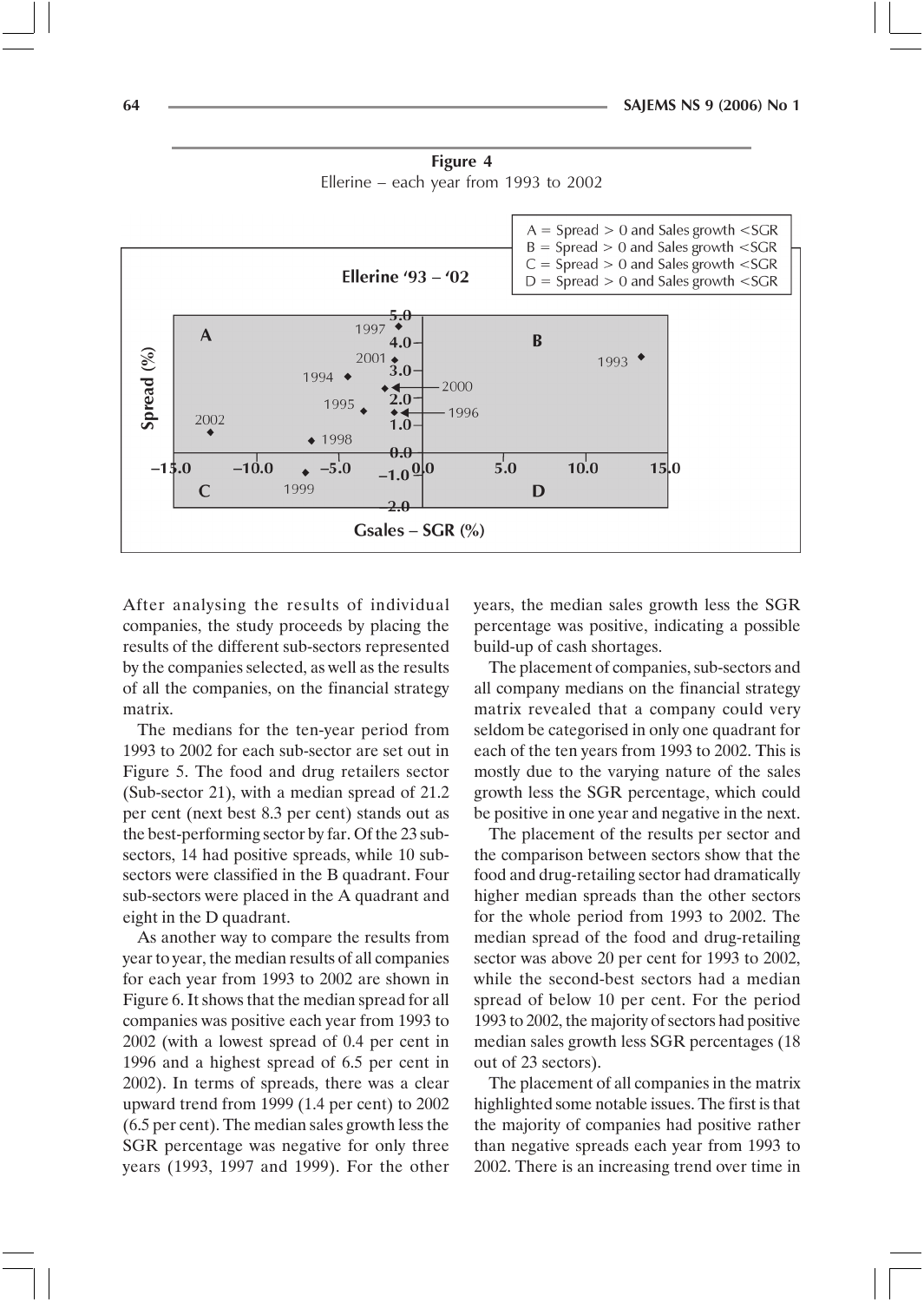terms of spreads. The median sales growth less the SGR percentage for all companies was positive for seven years and negative for three years. This indicates that cumulative cash shortages may be a problem. However, this percentage may be an unreliable measure of cash generation/shortfalls because the SGR does not take sales growth into account because of new investment in assets financed with new issues of debt or equity.

In the next section the statistical tests performed to test the strength of the financial strategy matrix model are addressed.





Figure 6 Medians all companies each year from 1993 to 2002

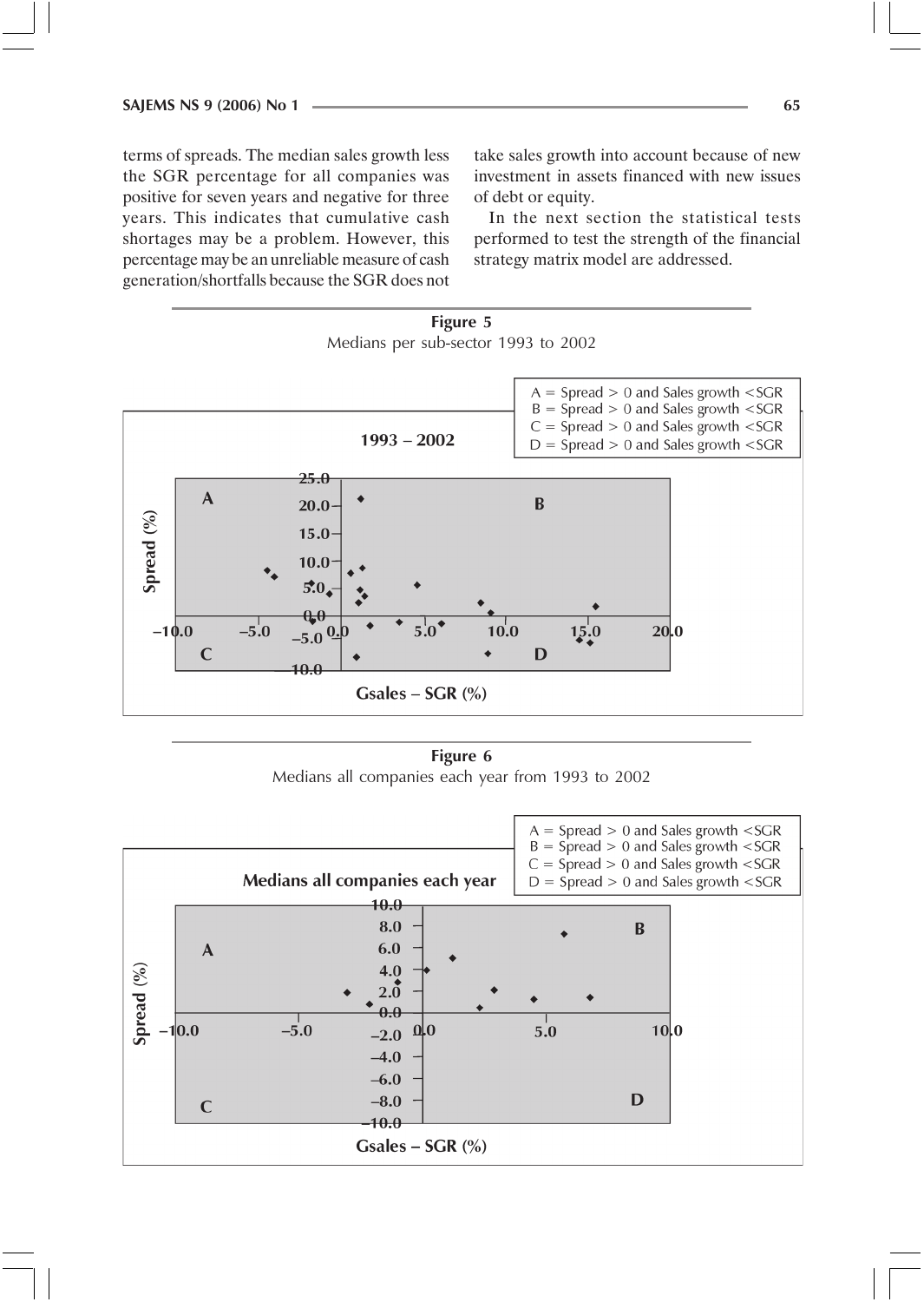# $\overline{7}$ **Statistical tests of the validity of** the financial matrix model

In the preceding section it was demonstrated that specific companies, sectors and all companies as a group were placed on the financial strategy matrix in order to determine trends over time. This section discusses the results of statistical tests and regressions used to test what impact the two performance measures used for the financial strategy matrix (spreads and sales growth less the SGR percentage) have on shareholder value.

Linear regression analysis was used to determine the impact of the main components (drivers) of EVA on MVA and changes in MVA. If this analysis can identify the specific determinants that have the biggest impact on MVA, it will enable financial managers to narrow down their focus to those drivers that will unlock and increase the most value for shareholders and improve their company's position on the financial strategy matrix.

From the outset it must be borne in mind that MVA and changes in MVA are external measures that are affected by external factors (to a very large extent) and also by internal factors, for instance EVA and sales growth. Shareholders' expectations affect MVA and changes in MVA dramatically and therefore changes in the environment, such as political instability, can have a vast effect on these measures. Consequently, it can be expected that the impact of internal factors might not carry very much weight, especially in the short term.

## 7.1 The impact of spreads and sales growth less the SGR percentage on MVA and changes in MVA

The goal of this statistical test was to assess the impact of spreads and the differential of sales growth less the SGR percentage on MVA. Bearing in mind that both spreads and sales growth less the SGR percentage are single-year. *relative* measures of performance compared to MVA, which is a cumulative, *absolute* measure of performance, it was decided to replace MVA with a related, relative measure of performance for the purposes of the regression analysis.

The first proxy measure used in place of MVA was the "growth differential", which is discussed in Section 7.1.1. The correlations of other proxies for MVA were also tested relative to spreads and sales growth less the SGR percentage. In Section 7.1.2, the regression results are shown when the change in MVA (over the last year) is used in place of MVA.

## 7.1.1 Regression of spreads and sales growth less the SGR percentage relative to the "growth differentials"

The measure chosen to replace MVA is the difference between the "implied expected growth in EVA" and the historical growth in EVA. The "implied expected growth in EVA" is based on the market's expectation (as reflected by the independently determined MVA) of the current EVA and the future growth in the EVA of a company. This approach is analogous to the price-implied expectations (PIE) approach used by Rappaport and Mauboussin (2001: 70).

In a nutshell, the PIE approach of Rappaport and Mauboussin (2001: 70) entails using the information content of the market value of a share in conjunction with free cash flow projections to estimate the implied number of years it will take for the present value of the expected future cash flows to be equal to the market value of the company. The resulting number of years is then considered to determine whether the current share price represents reasonable value or not.

When the historical growth rate in EVA is deduced from this "implied expected future growth rate", the difference is expected to be smaller for companies that are considered good performers (and bigger for those that are considered not to be good performers). A survey of the data for the listed companies included in the final database indicates that for the majority of these companies, the historical growth rate in EVA over the last number of years (1993 to 2002) was, with very few exceptions, consistently higher than the "implied expected growth rate".

Intuitively, this makes sense because the market, as reflected by the MVA, is unlikely to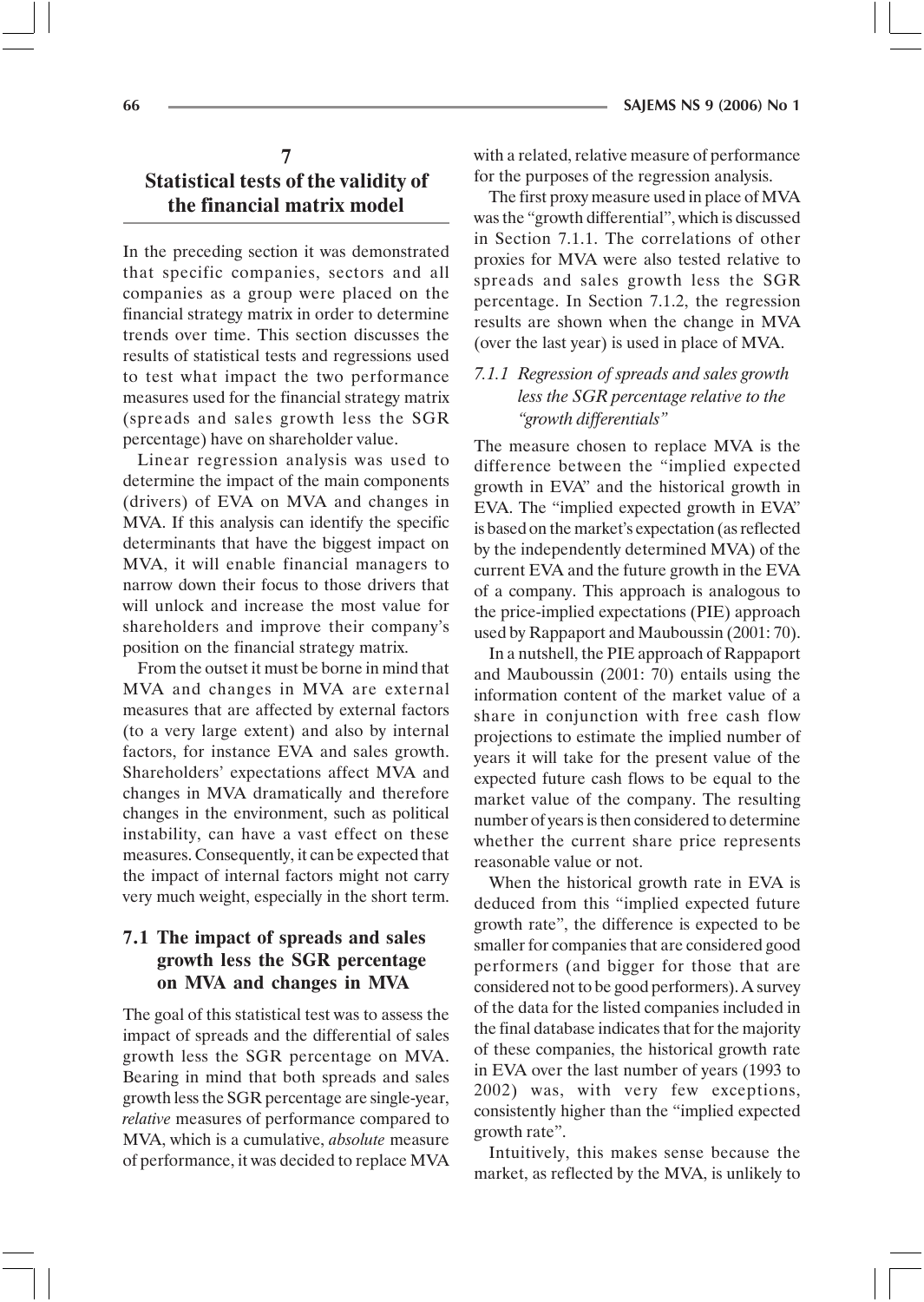expect EVA to keep on growing at the same rate as the most recent historical growth rate, and it is also unrealistic to expect this EVA growth to continue indefinitely in future. Therefore, if a linear regression is done between this "growth differential" and spreads, it is to be expected that there will be a negative correlation for companies performing well and a smaller, negative correlation for companies that are not performing well.

Furthermore, only companies that had positive spreads (and EVAs) for a sufficient number of years (a minimum of five years) so that a credible historical growth rate in EVA could be calculated, were included in the group of companies for this regression analysis. After eliminating some companies according to these criteria, only 30 companies remained (out of the initial 89). The names of the 30 companies, as well as the relevant information for each one, are set out in Table 1.

|                |                  |      |               |                             |                | A<br><b>Historical</b> | B<br><b>Implied</b><br>expected<br>future | $A - B$           |
|----------------|------------------|------|---------------|-----------------------------|----------------|------------------------|-------------------------------------------|-------------------|
|                |                  |      |               |                             |                |                        |                                           |                   |
|                |                  |      |               | $\mathbf{G}_{\text{sales}}$ | 5 yr<br>median | <b>EVA</b><br>growth   |                                           |                   |
| <b>No</b>      | Company          | Year | <b>Spread</b> | $-SGR$                      | $Gsales - SGR$ |                        | EVA growth                                | <b>Difference</b> |
|                |                  |      | $\frac{0}{0}$ | $\frac{0}{0}$               | $\frac{0}{0}$  | $\%$                   | $\frac{0}{0}$                             | $\frac{0}{0}$     |
| $\mathbf{1}$   | <b>SHOPRITE</b>  | 2002 | 38.7          | 4.9                         | 0.3            | 30.1                   | $-1.1$                                    | 31.2              |
| $\overline{2}$ | <b>MNET-SS</b>   | 2002 | 28.5          | 29.8                        | 46.8           | 29.8                   | $-2.1$                                    | 32.0              |
| 3              | <b>ALTECH</b>    | 2002 | 27.2          | $-21.5$                     | $-3.0$         | 56.5                   | $-2.6$                                    | 59.0              |
| $\overline{4}$ | <b>PICKNPAY</b>  | 2002 | 24.8          | 13.3                        | 1.4            | 17.8                   | 4.0                                       | 13.8              |
| 5              | <b>BOWCALF</b>   | 2002 | 22.7          | 0.5                         | 0.5            | 31.3                   | $-9.1$                                    | 40.4              |
| 6              | <b>CMH</b>       | 2002 | 21.9          | $-9.9$                      | $-6.0$         | 35.5                   | $-24.4$                                   | 59.9              |
| 7              | <b>DELTA</b>     | 2002 | 20.7          | 6.5                         | $-4.9$         | 35.9                   | 1.8                                       | 34.1              |
| 8              | <b>OCEANA</b>    | 2002 | 20.6          | 0.7                         | 0.7            | 23.1                   | 0.0                                       | 23.1              |
| 9              | <b>CERAMIC</b>   | 2002 | 20.5          | 0.1                         | 3.5            | 24.5                   | 5.1                                       | 19.4              |
| 10             | <b>ITLTILE</b>   | 2002 | 19.8          | 8.9                         | $-2.1$         | 60.5                   | 3.0                                       | 57.5              |
| 11             | <b>TIGBRANDS</b> | 2002 | 16.6          | $-28.5$                     | $-15.9$        | 18.7                   | 0.2                                       | 18.6              |
| 12             | <b>BEARMAN</b>   | 2002 | 16.4          | $-10.3$                     | 6.4            | 25.0                   | $-22.9$                                   | 47.8              |
| 13             | <b>UNITRAN</b>   | 2002 | 15.1          | 1.5                         | 5.0            | 34.3                   | $-47.9$                                   | 82.2              |
| 14             | <b>CHEMSVE</b>   | 2002 | 14.4          | 9.5                         | $-15.8$        | 42.6                   | $-1.0$                                    | 43.6              |
| 15             | <b>METCASH</b>   | 2002 | 11.4          | 86.9                        | 86.9           | 31.1                   | 1.1                                       | 30.0              |
| 16             | <b>AHEALTH</b>   | 2002 | 11.3          | 13.9                        | 14.5           | 53.0                   | $-5.3$                                    | 58.3              |
| 17             | <b>WBHO</b>      | 2002 | 11.3          | 8.5                         | $-2.4$         | 27.2                   | $-90.7$                                   | 118.0             |
| 18             | <b>BIDVEST</b>   | 2002 | 11.1          | 14.7                        | 14.7           | 55.8                   | 7.7                                       | 48.1              |
| 19             | <b>REUNERT</b>   | 2002 | 10.3          | 9.3                         | $-0.4$         | 4.9                    | 8.2                                       | $-3.3$            |
| 20             | <b>SASOL</b>     | 2002 | 10            | 20.3                        | 20.3           | 104.0                  | $-6.1$                                    | 110.1             |

Table 1 Spreads and sales growth less the SGR percentages relative to "growth differentials"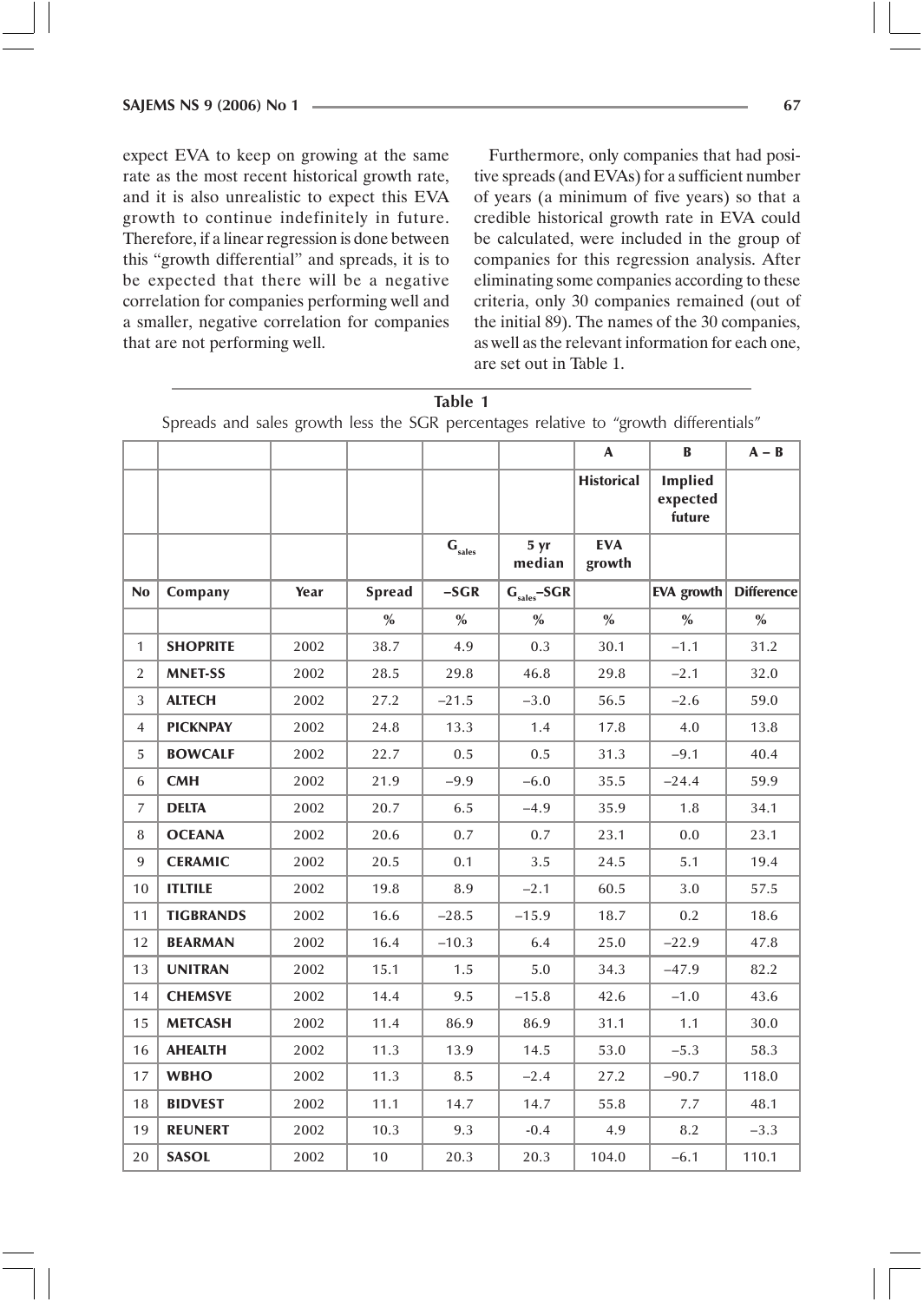| 21 | <b>NUCLICKS</b> | 2002 | 9.9 | 6.0    | 6.0     | 30.1   | $-0.1$  | 30.2   |
|----|-----------------|------|-----|--------|---------|--------|---------|--------|
| 22 | <b>MEDCLIN</b>  | 2002 | 9.7 | 3.2    | 3.2     | 42.5   | $-7.7$  | 50.2   |
| 23 | <b>MRPRICE</b>  | 2002 | 8.8 | 0.8    | 0.8     | 38.7   | $-34.9$ | 73.6   |
| 24 | <b>HUDACO</b>   | 2002 | 8   | 22.4   | $-10.5$ | 5.1    | $-8.3$  | 13.4   |
| 25 | <b>PPC</b>      | 2002 | 8   | 27.5   | $-1.0$  | 21.6   | $-1.1$  | 22.7   |
| 26 | <b>ABI</b>      | 2002 | 7.7 | $-5.9$ | $-5.9$  | 22.0   | 8.8     | 13.1   |
| 27 | <b>AFROX</b>    | 2002 | 6.8 | 9.3    | 9.3     | 23.7   | 2.6     | 21.1   |
| 28 | <b>IMPERIAL</b> | 2002 | 3.4 | 16.1   | 16.1    | 42.4   | $-4.5$  | 46.9   |
| 29 | <b>NAMPAK</b>   | 2002 | 2.5 | 26.7   | $-3.1$  | $-1.1$ | 4.6     | $-5.7$ |
| 30 | <b>CAXTON</b>   | 2002 | 1.1 | $-3.0$ | $-6.8$  | $-0.9$ | $-1.6$  | 0.7    |

For the purpose of the regression analysis, the 30 companies were divided into two groups of 15 each, namely the top 15 and 16 to 30. With regard to the regression between the spreads and the growth differential, it was anticipated that the top 15 would show a larger negative correlation than the second group of 16 to 30. The regression results showed a correlation coefficient of  $-0,166$  for the top 15 group. For the 16 to 30 group, there was a positive correlation between the spreads and the growth differential, with a correlation coefficient of  $+0,535$ . This result was quite different from what was expected (namely a smaller, negative correlation coefficient). Based on these results, one could still assert that higher spreads go with higher value (and lower growth differentials) in the case of the companies with the higher spreads (the top 15). It is hard to explain why there was a positive correlation between spreads and growth differentials for the second group of companies (16 to 30).

As a next step, a regression was done of the sales growth less the SGR percentage and the growth differentials of each company, again using the two groups indicated above. It was expected that there would be little correlation between these two variables, even if the financial matrix model suggests that sales growth above the SGR percentage would cause cash shortages and that this may have a negative impact on the value of a business.

For the top 15 companies the correlation coefficient was -0.189, which indicates that the

higher the sales growth less the SGR percentage, the lower the growth differential (and therefore the higher the value). This result is the opposite of what was implied in the financial strategy matrix model. However, a possible reason for this could be that high sales, in spite of their negative impact on cash flows, also lead to higher spreads and thus contribute to higher value.

For the 16 to 30 group of companies, the correlation coefficient of the same variables was insignificantly small. This is opposed to the underlying theory of the financial strategy model, but it does strengthen the hypothesis that the difference between sales growth and the SGR percentage for a given year does not play a large part in determining the value of a company.

In order to guard against dismissing the impact of controlled sales growth on the value of the business too easily, it was decided to also do a regression analysis between the growth differential and a five-year median for sales growth less the SGR percentage. This would show whether the sales growth relative to the SGR percentage does indeed play a role in value determination, if not for a given year, then perhaps over a period of time.

For the top 15 companies, the correlation coefficient was  $-0.136$ , which is not very different from the result for the regression of sales growth less the SGR percentage for a given year. For the 16 to 30 group of companies, the correlation coefficient was  $+0.487$ . This result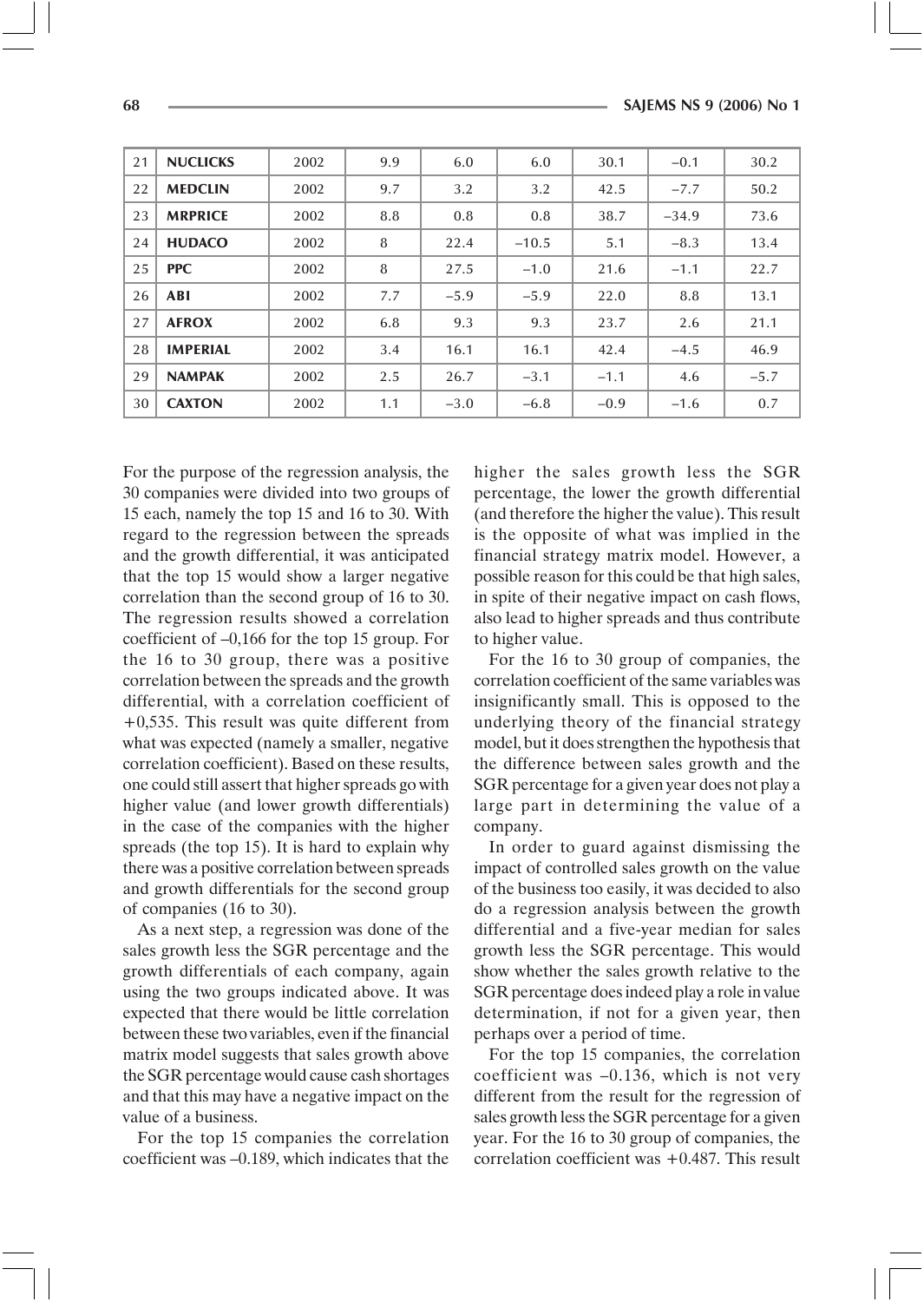was surprising, because it indicates that higher sales growth less the SGR percentage goes with higher growth differentials (and lower value). On its own, it supports the financial strategy model, but compared to the same regression for the top 15 group, it does not give a clear signal regarding the impact of sales growth relative to the SGR percentage on the value of a company.

Using the "growth differential" as a measure of value may have some shortcomings which, under certain circumstances, could provide unreliable results. For instance, if the historical growth in EVA starts off strongly and then tapers off or even becomes negative in later years, the "average" historical growth rate in EVA over the whole period will be low. When this is compared to the "implied expected growth rate", the difference may be small. The low "growth differential" may be wrongly interpreted as "high value". This phenomenon may also account for the significant positive correlation between the spreads and the "growth differentials" of the group of companies with the lower spreads (the 16 to 30 group).

## 7.1.2 Regression of spreads and sales growth less the SGR percentage relative to changes in MVA

Finding an appropriate, reliable indicator of value against which the spreads and sales growth less the SGR percentage can be correlated, is not a straightforward exercise. To overcome the limitations of using only one measure of value, two other measures were used as well. A regression was done using the (one-year) "change in MVA" instead of the "growth differential" as a measure of value. This time, all the data for the 89 companies for the nineyear period from 1994 to 2002 were used (1993) was the first year and because only changes were taken into account, the 1993 data were discarded). After the data had been sorted according to spreads, only data pertaining to positive spreads were retained. The 499 data observations with positive spreads were divided into two groups, namely the top 250 and the 251 to 499 groups.

In this instance, one would expect a positive correlation between changes in MVA and spreads and that the correlation would be stronger for the companies with higher spreads. For both the sales growth less the SGR percentage and the five-year median sales growth less the SGR percentage, it was expected that there would be a low correlation and, if anything, that it would be negative (indicating that the higher the sales growth is above the SGR, the weaker the cash control and therefore the lower the value).

The results were the following: the correlation coefficient of the regression between the change in MVA and the spreads was -0.3135 for the top 250. This negative correlation is the opposite of what was expected. For the 249 to 499 group the correlation coefficient was – 0.0552. From this result it is impossible to tell whether spreads influence value positively (the opposite seems to be the case). It is also not possible to infer that the values of companies with higher spreads are influenced more by their spreads than those with lower spreads.

The results of the regression between the changes in MVA and the sales growth less the SGR percentage, as well as that between the changes in MVA and the five-year median sales growth less the SGR percentage, were very low, in fact, almost insignificant correlations. For the top 250, the correlation coefficient (for the change in MVA and sales growth less the SGR percentage) was  $+0.0391$  and for the 251 to 499 it was -0.0008, indicating very low levels of correlation and little difference between companies with high spreads and those with low spreads. The correlation coefficient for the regression between the changes in MVA and the five-year median sales growth less the SGR percentage was  $+0.0622$  for the top 250 group and  $-0.0926$  for the 251 to 499 group. The results were not very different when the actual sales growth less the SGR percentage for a given year was used as opposed to when the five-year median was used.

The general conclusion drawn from the regressions (done at a 5 per cent significance) level) discussed here is that neither spreads nor sales growth less the SGR percentages had a significant impact on the measures used for value on a year-on-year basis. The implication of this is that the usefulness of the financial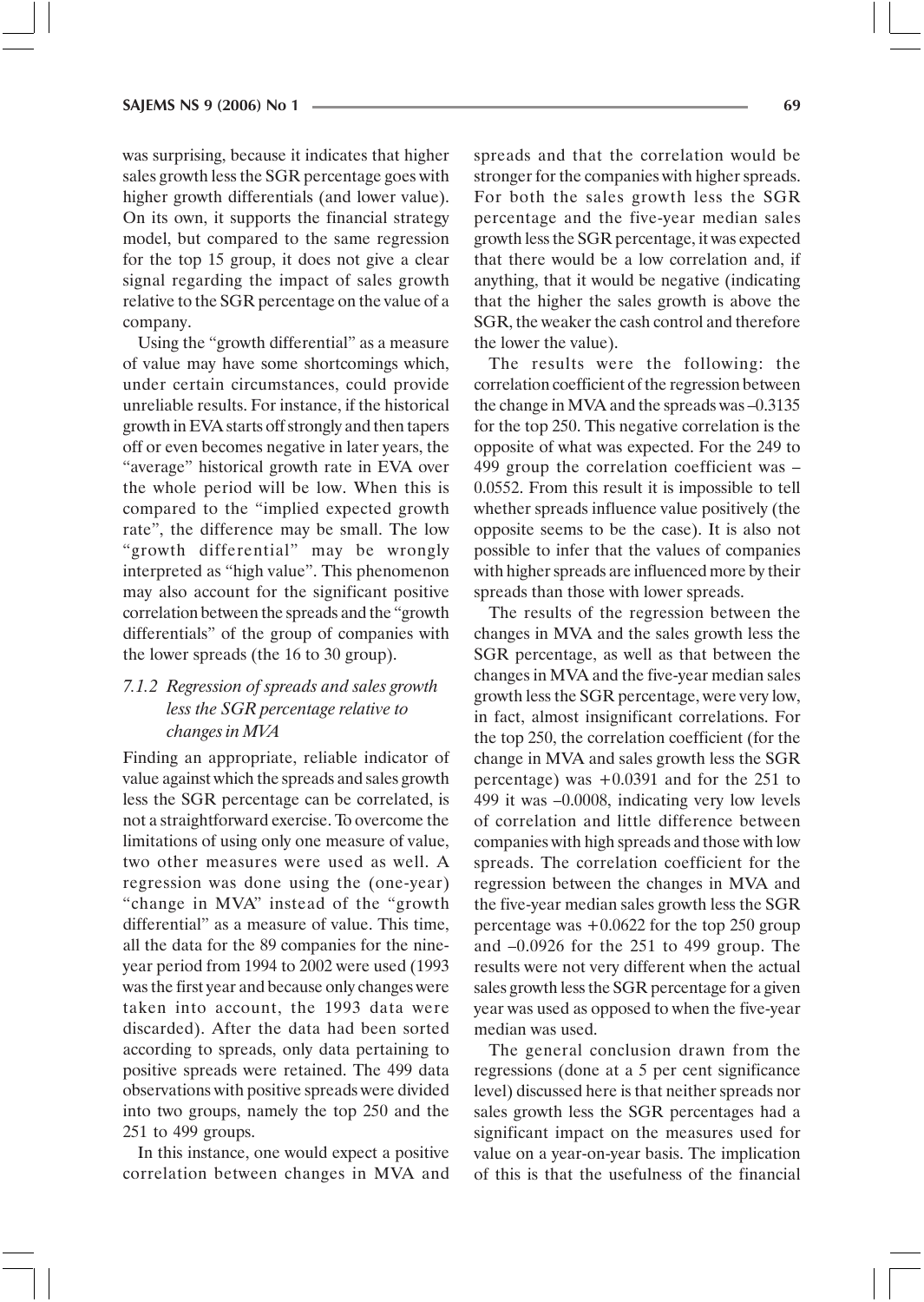strategy matrix as a financial management tool can be questioned, especially if it is used only for the results of one specific year. Further investigation would be required to ascertain whether there are better causal relationships (between spreads and value, for instance) with more statistical significance if values are determined over a longer period, for instance five or ten years.

### 8

## **Conclusion & recommendations**

The placement of individual companies on the financial strategy matrix revealed that a company could very seldom be categorised in only one quadrant for each of the ten years from 1993 to 2002. It also showed the consistent good performance of Pick 'n Pay in terms of spread. The placement of the results per sector and the comparison between sectors show that the food and drug-retailing sector had dramatically higher median spreads than the other sectors for the whole period from 1993 to 2002. The placement of all companies in the matrix revealed that the majority of companies had positive rather than negative spreads each year from 1993 to 2002. An increasing trend over time in terms of spreads was also found.

The strategic options available to a company finding itself in a specific quadrant are the following (Hawawini & Viallet, 1999: 508):

If a company finds itself in Quadrant A:

- Use cash surplus to grow faster
	- Make new investments (organic growth).
	- Acquire related businesses.
- Distribute the cash surplus
	- Increase dividend payments.
	- Repurchase shares.

The options for managers of Quadrant B companies can be summarised as follows:

- Cut dividends
- **Raise funds** 
	- Increase new equity.
	- Increase borrowing.
- Reduce growth in sales to a sustainable level
	- Eliminate low margins and low capital turnover products.

The strategic steps that can be taken by management of a Quadrant C company are the following:

- Distribute part of the cash surplus and use the rest to improve profitability
	- Raise the efficiency with which assets are managed.
	- Increase the operating margin (higher volume, higher prices and tighter control over expenses).
- Review capital structure policy
	- If the current capital structure is not optimal, modify the debt/equity ratio in order to lower the WACC.
- If the above fails, sell the business

The only two options available for managers of struggling companies in Quadrant D are the following:

- **Attempt drastic restructuring**
- **Liquidate the business**

Managers must, after determining the position of their companies on the financial strategy matrix, try to improve their relative position to a better quadrant. The guidelines above will provide them with an indication of the actions that they can undertake depending on the quadrant within which they find their company. The aim of the previous section (Section 7) was to describe the statistical tests used to verify the strength of the financial strategy matrix and to report on the results. The impact of spreads and sales growth less the SGR percentage on two different measures of value were tested. The measures used to represent value were the "growth differentials" and changes in MVA. For these tests, only companies with positive spreads (and EVAs) were used, because no relationships were expected between the spreads (and sales growth less the SGR percentage) and the market value of companies with negative spreads.

As far as the impact of spreads on the two measures of value is concerned, some results